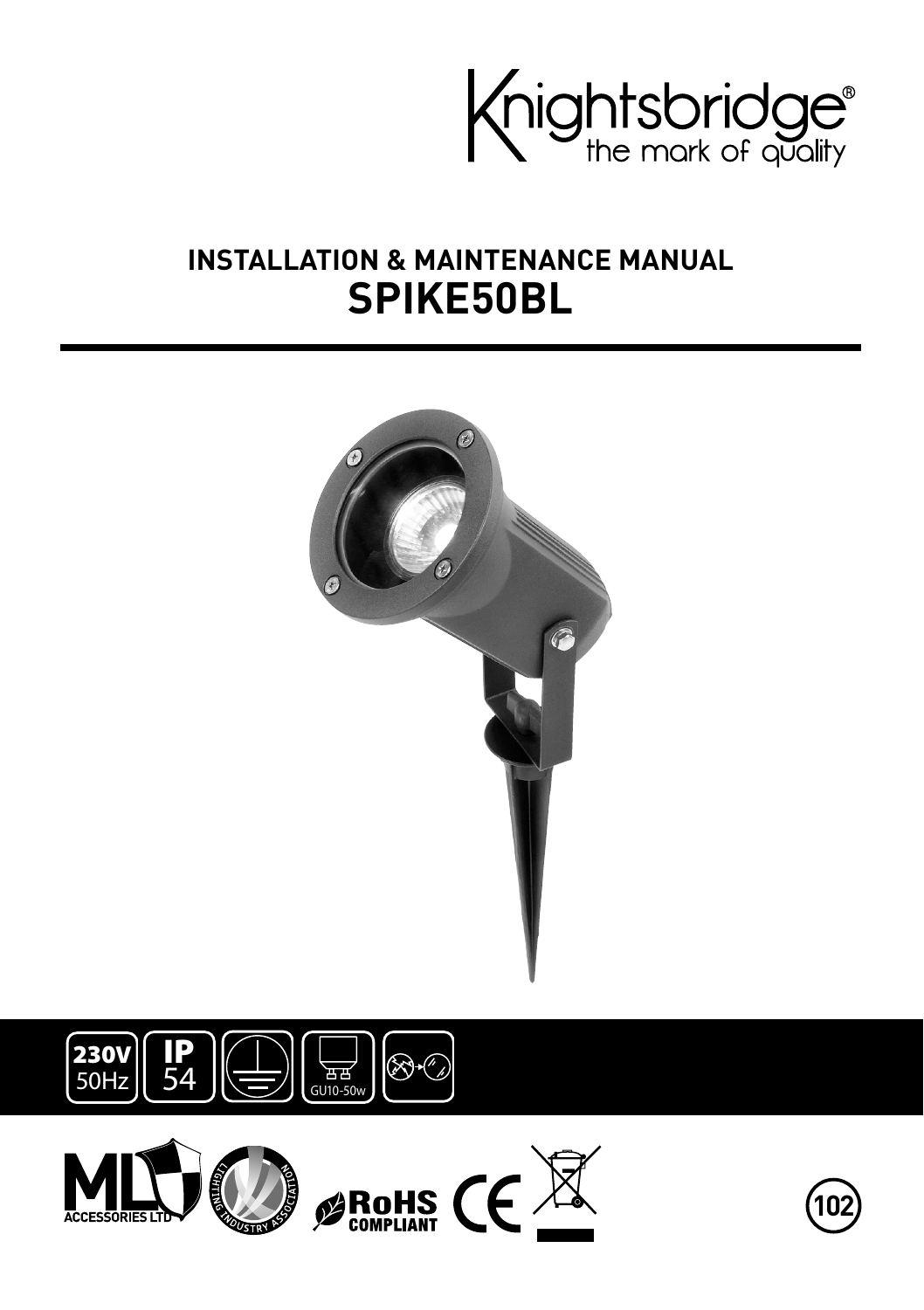# **GENERAL INSTRUCTIONS**

These instructions should be read carefully and retained after installation by the end user for future reference and maintenance.

These instructions should be used to aid installation of the following product: SPIKE50BL

### **SAFETY**

- Installation of this luminaire should only be carried out by a qualified electrician or competent person to the current IEE Wiring Regulations (BS7671)
- Please isolate mains prior to installation/maintenance
- Check the total load on the circuit, including when this luminaire is fitted, does not exceed the rating of the circuit cable, fuse or circuit breaker
- Please note the IP (Ingress Protection) rating of this luminaire when deciding the location for installation
- This product is Class I and must be earthed
- This product is dimmable dependent on lamp type
- This product is IP54 rated

# **INSTALLATION**

This luminaire is suitable for a max. 50W or retrofit LED GU10 lamp

- Provide power to the required point of installation (refer to BS7671 for correct cabling methods). Suitable IP rated junction boxes should be used where required
- For installation in soil with the spike, ensure the ground is suitable and away from electrical cables, water / gas pipes
- Do not install in very wet areas that are liable to flooding
- If installing outdoors, please ensure an RCD or a RCBO is used
- The pre-installed cable supplied is for above-ground use only. Cables that are to be routed within walls or below ground must be protected by means of suitable conduit or trunking (see Fig. 1)
- When replacing the glass lens, ensure the gasket is clean of dust/dirt and aligned correctly
- Switch on power and test for correct operation
- The power source connections should be local and accessible via a suitable IP rated enclosure
- Connect the mains supply, Live (brown), Neutral (blue) and Earth (green/yellow)
- Remove the four screws on top of the fitting and pull the bezel away from the fitting
- Insert a GU10 lamp into the lamp holder. Align the pins and turn 45° clockwise to secure the lamp
- Replace the bezel on the fitting, insert the four screws and tighten ensuring the gasket is in place and a tight seal is maintained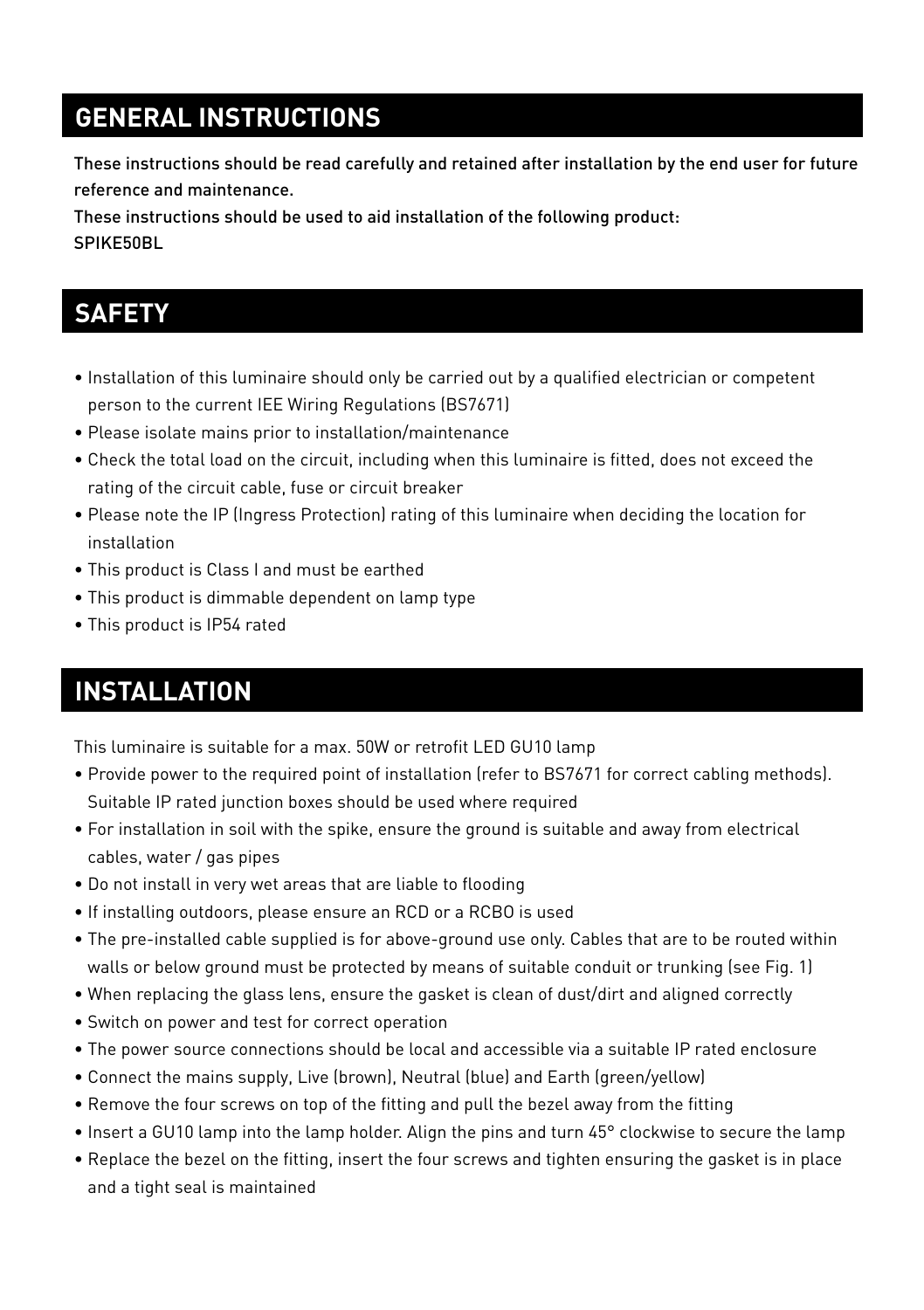



# **Fig.1**

# **GENERAL**

- This product should be recycled in the correct manner when it reaches the end of its life. Check local authorities for where facilities exist
- Clean with a soft dry cloth only, do not use aggressive cleaning products or solvents which may damage the product

## **WARRANTY**

This product has a warranty of 1 year from date of purchase. Failure to install this product in accordance with the current edition of the IEE Wiring Regulations, improper use, or removal of the batch codes will invalidate the warranty. If this product should fail within its warranty period it should be returned to the place of purchase for a free of charge replacement. ML Accessories does not accept responsibility for any installation costs associated with the replacement product. Your statutory rights are not affected. ML Accessories reserve the right to alter product specification without prior notice.